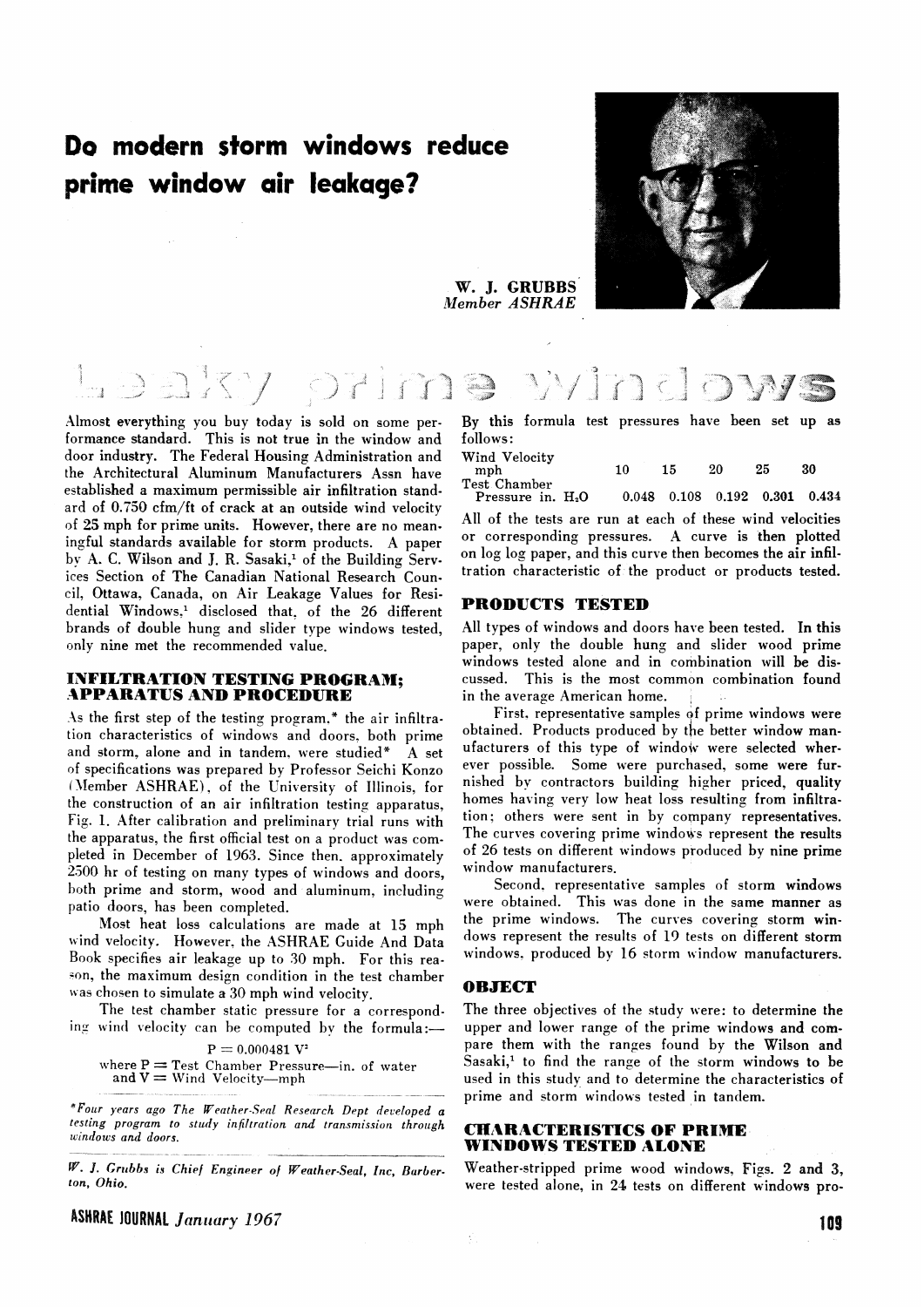

*Fig.* **1** *Infiltration test unit* 

duced by seven window manufacturers. Shown in Table I is the range of leakage found by Wilson and Sasaki.<sup>1</sup> The values shown in the ASHRAE Guide And Data Book are indicated for reference. In reviewing the construction of these prime windows. it was noted that the ones having the lowest leakage were weather-stripped at the head rail, meeting rail and sill. The distinctive feature of these windows was their pressurized tracks, Fig. **3.** The higher range windows were weather-stripped but did not have pressurized tracks, Fig. 2.

Table I indicates the infiltration for each range in cfh at 15 mph wind velocity.

Non-weather-stripped prime wood windows, Fig. 1, were covered in two tests on different windows produced by seven prime window manufacturers. In Table 11, the range found by Wilson and Sasaki.' and the Guide And Data Book values are indicated along with results of the author's tests. This group has a higher average rate than the group shown in Table I, which was expected. Table 11 indicates the ranges found in cfh at 15 mph wind velocitv.

Three representative prime windows for tandem tests with storm windows: a weather-stripped window having pressurized tracks, Fig **3:** a weather-stripped window without pressurized tracks, Fig. 2: and a non-weather-stripped window, Fig. 4: were selected as ahout the middle of their range by type of construction. and are far enough apart to give a good indication of the effect on the infiltration characteristics when tested in tandem with the three selected storm windows.

Table I11 lists the leakage of each window in cfh at 15 mph wind velocity.

# **CHARACTERISTICS OF STORM WINDOWS TESTED ALONE**

All-aluminum storm windows, Figs. 6, 7 and 8, were tested alone in **22** tests on different storm windows produced by 17 storm window manufacturers. Wilson and Sasaki<sup>1</sup> did not cover this phase of testing. Professor C. E. Lund and W. T. Peterson<sup>2</sup> of the University of Minnesota made a study of wood hang on storm windows in 1932. In their findings, the fit required to satisfy that of a "well fitted" and a "poorly fitted" wood hang on storm window is described. Since their testing only included the prime alone. and in tandem with the hang on type storm. these fits were duplicated in the laboratory and the characteristic for this type of storm tested alone were determined. Both of these fall in the higher bracket of the modern day aluminum storm windows.

In a study of the construction of these storms it was noted again that the windows having the lowest leakage had pressurized tracks. Fig. 8. The storms in the middle range were double tracks of aluminum or vinyl. and these tracks were not pressurized, Fig. 7. The storms having the higher leakage were all triple track. Fig 6. This is characteristic of the triple track since in most construction the sash is held into position by pins and the sash is not backed up by a track. This per-

### **Table I. Range of Test Data for Weather-Stripped Windows CFH at 15 MPH**

|                                  | Crack                  |      |      |
|----------------------------------|------------------------|------|------|
| Limit                            | Length $(\ln.)$ Cfm/Ft |      | Cfh  |
| Upper Range-                     |                        |      |      |
| Author's Test No. 73             | 17.5                   | 2.10 | 1880 |
| Upper Range-                     |                        |      |      |
| Wilson and Sasaki Test No. H-15' | 16.1                   | 1.48 | 1433 |
| 1965 ASHRAE Guide and Data       |                        |      |      |
| Book Values                      | 17.0                   | 0.38 | 387  |
| Lower Range-                     |                        |      |      |
| Wilson and Sasaki Test No. H-16' | 10.6                   | 0.28 | 180  |
| Lower Range-                     |                        |      |      |
| Author's Test No. 81             | 13.9                   | 0.15 | 125  |

## Table II. Range of Test Data for-Non-Weather-**Stripped Windows CFH at 15 MPH**

| Range Limit                                                                    | Crack<br>Length (In.) Cfm/Ft |      | Cfh  |
|--------------------------------------------------------------------------------|------------------------------|------|------|
| Upper Range-<br>Wilson and Sasaki Test No. H-7 <sup>1</sup> 16.2               |                              | 3.48 | 3385 |
| Upper Range-<br>Author's Test No. 28 17.1<br>Lower Range-                      |                              | 1.31 | 1349 |
| Lower Range                                                                    |                              | 0.84 | 880  |
| Wilson and Sasaki Test No. H-3 <sup>1</sup> 16.2<br>1966 ASHRAE Guide and Data |                              | 0.83 | 810  |
| Book Values P-459  Assume 17 0.60                                              |                              |      | 612  |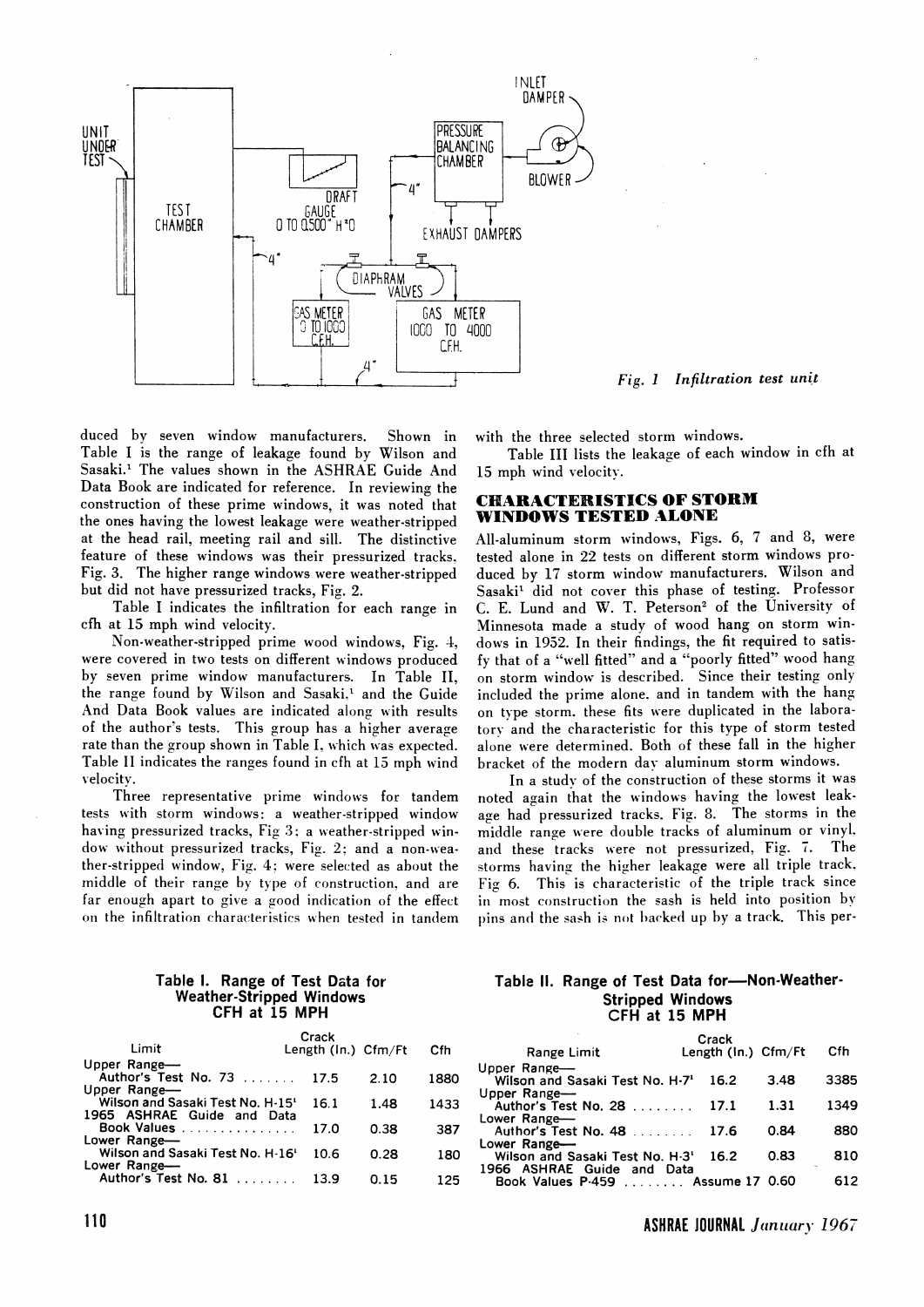



Fig. 2 Double-hung wood prime window, weather*stripped at head, sill and meeting rail* 

 nits the vertical members of the sash to deflect, resulting in a higher rate of infiltration.

Table IV indicates the range of all storm windows tested in cfh at 15 mph wind velocity.

The three representative storm windows for tandem testing with the three selected prime windows: a storm having pressurized tracks; a double track of aluminum or vinyl with tracks which are not pressurized: and a triple track; were selected as about the middle average of their range and far enough apart to give a good indication of the effect they will have on the infiltration characteristics when tested in tandem with the three selected prime windows.

Table V indicates leakage for each selected storm window tested alone in cfh at 13 mph wind velocity.

## **CHARACTERISTICS OF PRIME AND STORM WINDOWS TESTED IN TANDEM**

Three prime windows which had been tested alone were selected as representative to be tested in tandem. The characteristics of these three prime windows are now known and plotted. Three storm windows tested alone

#### Table III. Representative Values—Prime Windows-**Selected for Comparison CFH at 15 MPH**

|                                                                | Crack                  |       |      |
|----------------------------------------------------------------|------------------------|-------|------|
| Description by Type                                            | Length $(\ln.)$ Cfm/Ft |       | Cfh  |
| Non-weather-stripped  17.0                                     |                        | 1.450 | 1479 |
| Weather-stripped  17.0<br>Weather-stripped- with Pressurized   |                        | 0.720 | 734  |
| Tracks $\ldots \ldots \ldots \ldots \ldots \ldots \ldots$ 17.0 |                        | 0.350 | 357  |

#### **Table IV. Range of Test Data-All Storm Windows Tested CFH at 15 MPH**

**Crack** 

| Limit                                                                    | Crack<br>Length $(ln.)$ Cfm/Ft |        | Cfh  |
|--------------------------------------------------------------------------|--------------------------------|--------|------|
| Poorly Fitted - Wood Hang on                                             |                                |        |      |
| Storm Test No. 110 15.1                                                  |                                | 2.88   | 2611 |
|                                                                          |                                |        |      |
| Upper Range—<br>Author's Test No. 11 16.75<br>Well Fitted — Wood Hang on |                                | - 1.69 | 1699 |
|                                                                          |                                |        |      |
| Storm Test No. 111                                                       | 15.1                           | 1.43   | 1291 |
| Lower Range-Authors Test No. 5 16.63                                     |                                | 0.247  | 247  |

**ASHRAE JOURNAL** *January 1967* 

*Fig. 3 Double-hung tcood prime window with pressurized track weather-stripped at head, sill and meeting rail* 

were also selected as representative to be tested in tandem. The characteristics of these three storm windows are now known and plotted. The windows were then tested in tandem in various combinations.

The infiltration through a non-weather-stripped prime window when tested in tandem with the three selected storm windows disclosed that the loose prime window allowed the greatest tandem leakage. The double track storm window without pressurization performed a little better. However, the very tight storm with pressurized tracks allowed the lowest tandem leakage. This then becomes the combination to consider when buying storms for the older house.

Results of the tests on a good average weatherstripped prime window tested in tandem with the three selected storm windows showed that again, the very tight storm with pressurized tracks allowed the lowest tandem leakage. This combination should be considered when selecting storms for the newer house built shortly after World War II.

When an excellent prime window having pressurized

Fig. 4 Double-hung wood prime window, not weath*c?r-stripped*